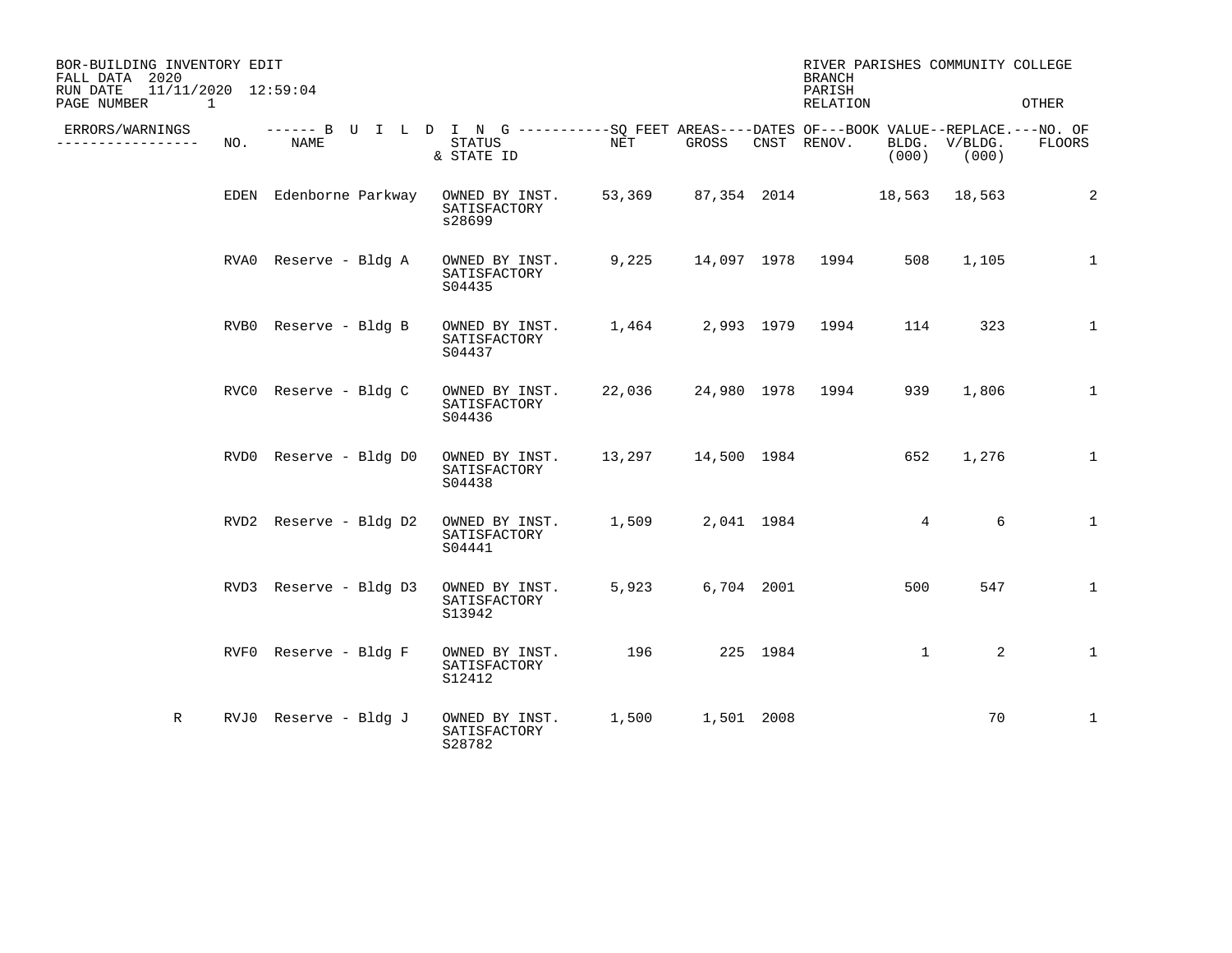| BOR-BUILDING INVENTORY EDIT<br>2020<br>FALL DATA<br>11/11/2020<br>RUN DATE<br>PAGE NUMBER<br>2 |      | 12:59:04           |    |                                          |        |        |      | RIVER PARISHES COMMUNITY COLLEGE<br><b>BRANCH</b><br>PARISH<br>RELATION |                |                  | OTHER         |
|------------------------------------------------------------------------------------------------|------|--------------------|----|------------------------------------------|--------|--------|------|-------------------------------------------------------------------------|----------------|------------------|---------------|
| ERRORS/WARNINGS                                                                                | NO.  | B<br>NAME          | ъ. | G<br>N<br>STATUS<br>& STATE ID           | NET    | GROSS  | CNST | -SO FEET AREAS----DATES OF---BOOK VALUE--REPLACE.---NO. OF<br>RENOV.    | BLDG.<br>(000) | V/BLDG.<br>(000) | <b>FLOORS</b> |
|                                                                                                | RVK0 | Reserve - Bldg K   |    | OWNED BY INST.<br>SATISFACTORY<br>S27204 | 18,018 | 27,566 | 2017 |                                                                         | 10,000         | 10,200           |               |
|                                                                                                | TTTC | Technical Training |    | OWNED BY INST.<br>SATISFACTORY<br>S28981 | 36,833 | 41,291 | 2017 |                                                                         | 9,100          | 10,100           | $\mathbf{1}$  |
|                                                                                                | WEST | Westside Building  |    | OWNED BY INST.<br>SATISFACTORY<br>S21247 | 13,870 | 21,985 | 2013 |                                                                         | 2,793          | 3,500            | $\mathbf{1}$  |